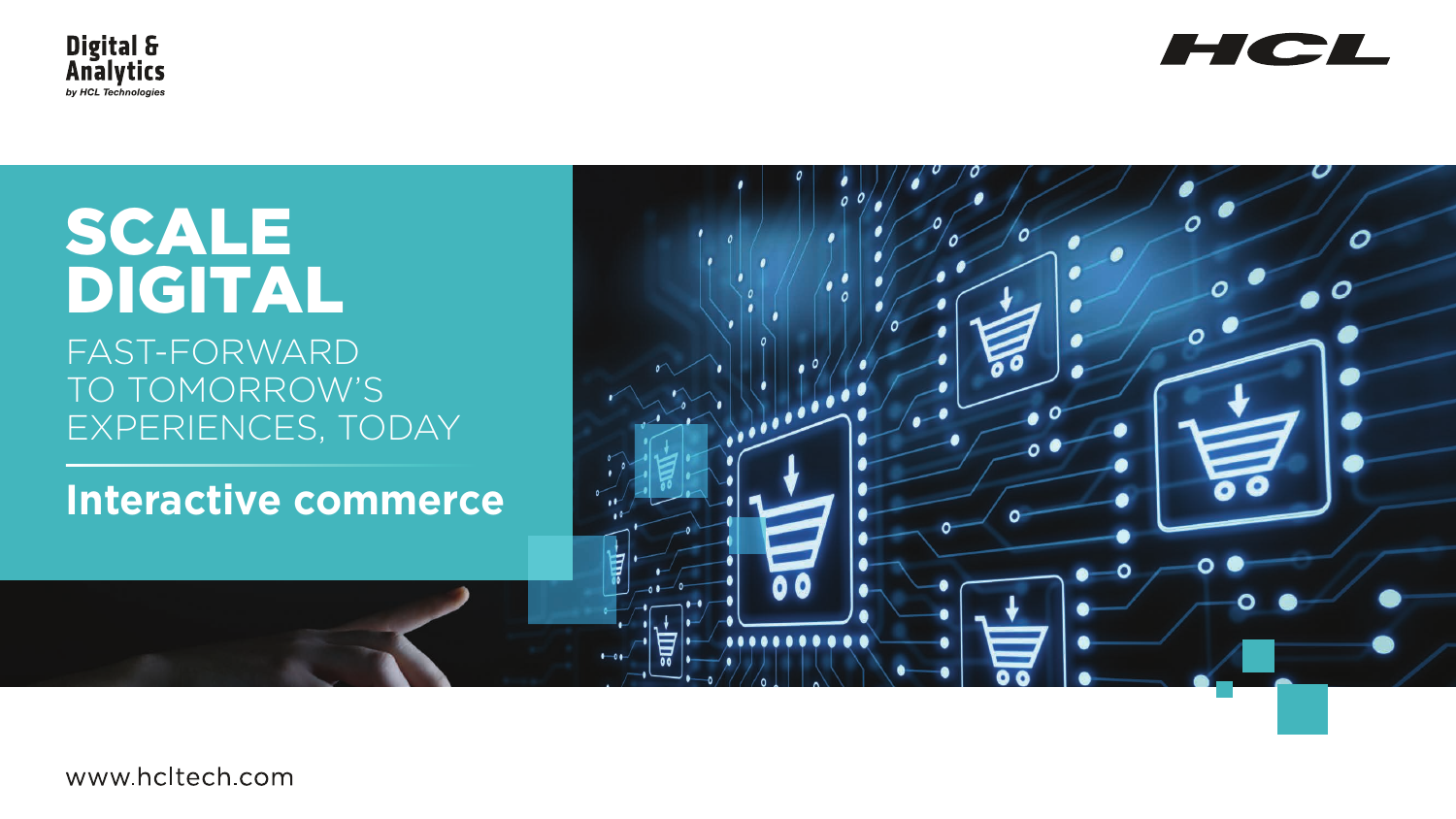# **INTERACTIVE COMMERCE**

Interactive commerce solution allows our customers to execute truly digital commerce experience, which is seamless, contextual and personalized. As part of our offering, we leverage our technology experience and partnership landscape combined with expertise in IoT, AI and Analytics to enable our customer's journey to deliver "customer experience management". This solution provides a truly unique and differentiated "commerce solution" for the future by transforming every step of consumer's purchase journey from an "activity" to an "experience".



### **CUSTOMER 360**

Cash-less, counter-less shopping experience, and hyperlocal commerce enabled through devices like beacons, stickers and sensors are enabling more targeted, contextual, relevant marketing efforts.

360 degree view of the customer enables sellers in mastering the present and the future by studying the past, whilst catering to what pleases, attracts and satisfies an omni-channel, omni-connected customer.

## **FIFA**  $\bullet\bullet$

### **OMNICHANNEL COMMERCE**



providing it with improved understanding and a human touch.

comparisons, recommendations, and payments.